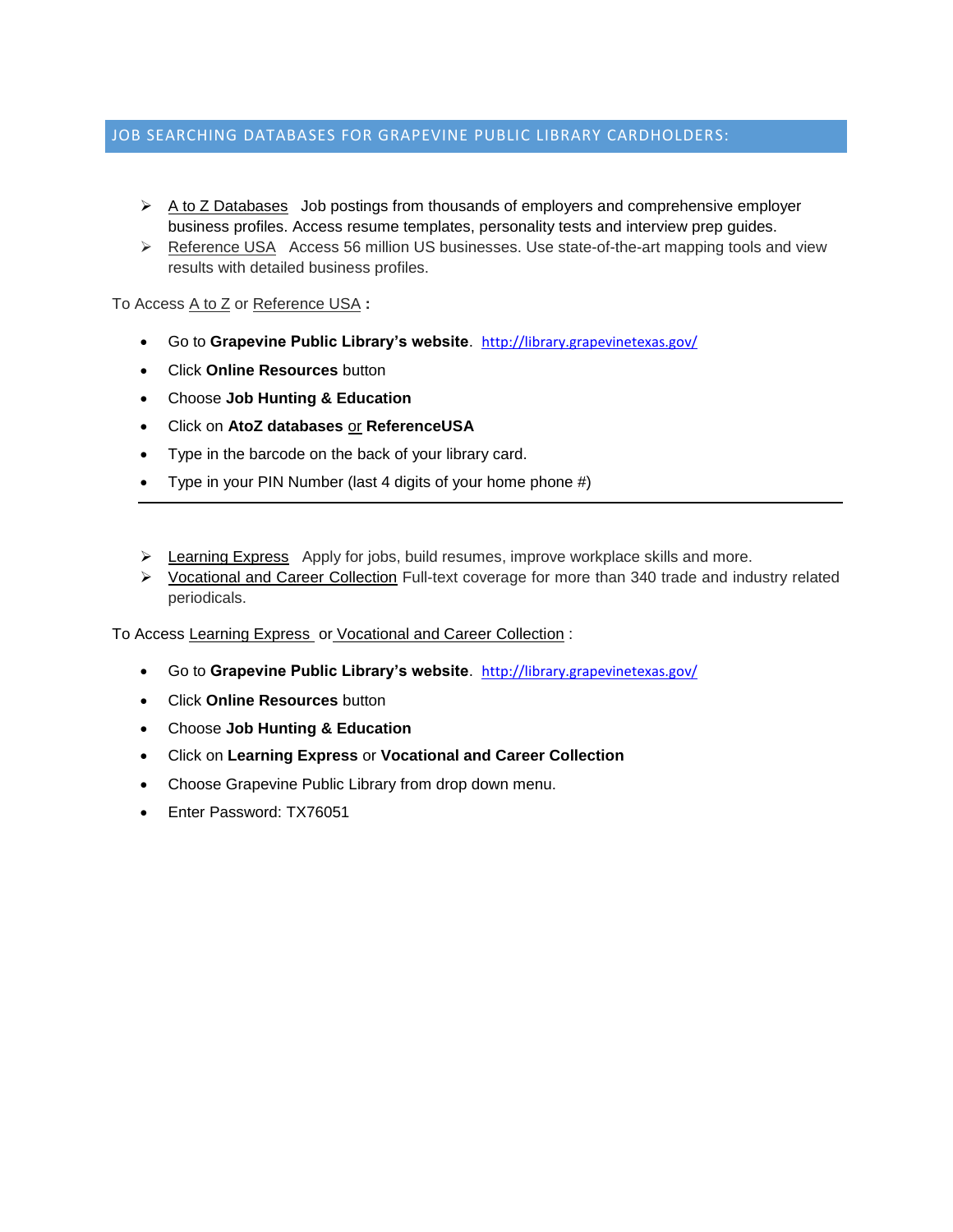# LIBRARIAN SELECTED JOB SEARCH TOOLS AVAILABLE ON THE WEB *NO LIBRARY CARD REQUIRED*

- Go to **Grapevine Public Library's website**. [http://library.grapevinetexas.gov/](http://library.grapevinetexas.gov/1240/Library)
- Click **Online Resources** button
- Choose **Job Hunting & Education**
- Choose Selected Links and access a variety of websites.

Examples:

- 1. **[DFWJobs.com](https://www.dfwjobs.com/)** for jobs in the North Central Texas region
- 2. **[GlassDoor.com](http://www.glassdoor.com/index.htm)** peer into salaries, reviews & interviews of thousands of companies posted anonymously by employees
- 3. **[Indeed.com](http://www.indeed.com/)** search job sites, newspapers, associations & company career pages
- 4. **[Occupational Outlook Handbook](http://www.bls.gov/ooh/)** search occupations by salary, includes data on all types of jobs.
- 5. **[Texas Job Search Page Website](http://www.twc.state.tx.us/)** for the Texas Workforce Commission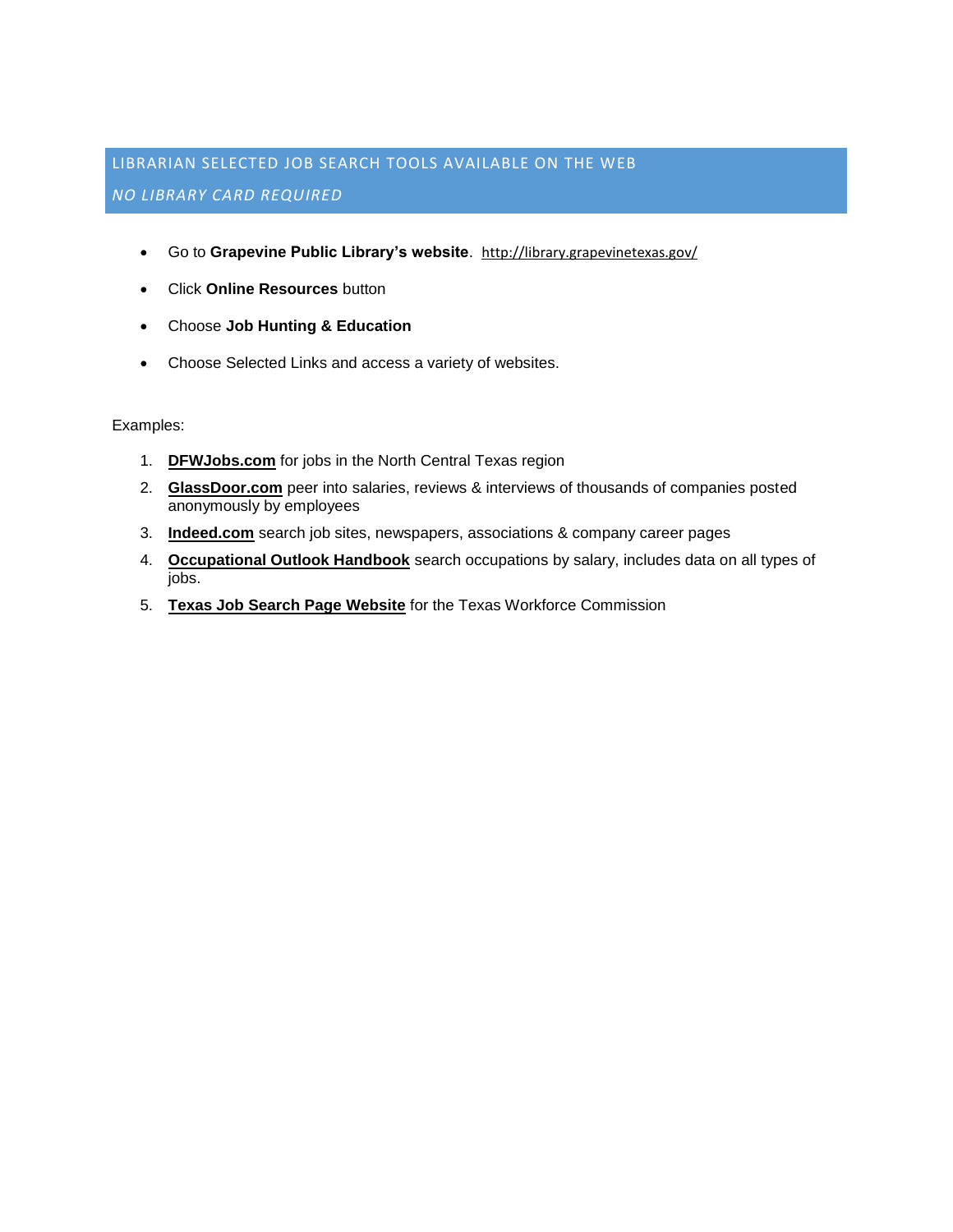## E-BOOKS ON OVERDRIVE FOR GRAPEVINE PUBLIC LIBRARY CARDHOLDERS

*For computer, Kindle, Nook, smartphone, tablet, iPad and other devices.*

- Go to **Grapevine Public Library's website**. [http://library.grapevinetexas.gov/](http://library.grapevinetexas.gov/1240/Library)
- Click **Online Resources** option
- Choose **E-books and Audiobooks**
- Click on **Overdrive – ebooks and Audiobooks**
- Download free **Overdrive App** or **Libby App**. (See Tutorial on website and in-house flier for instructions or ask Staff for assistance.)
- Do a "subject search" for "Careers."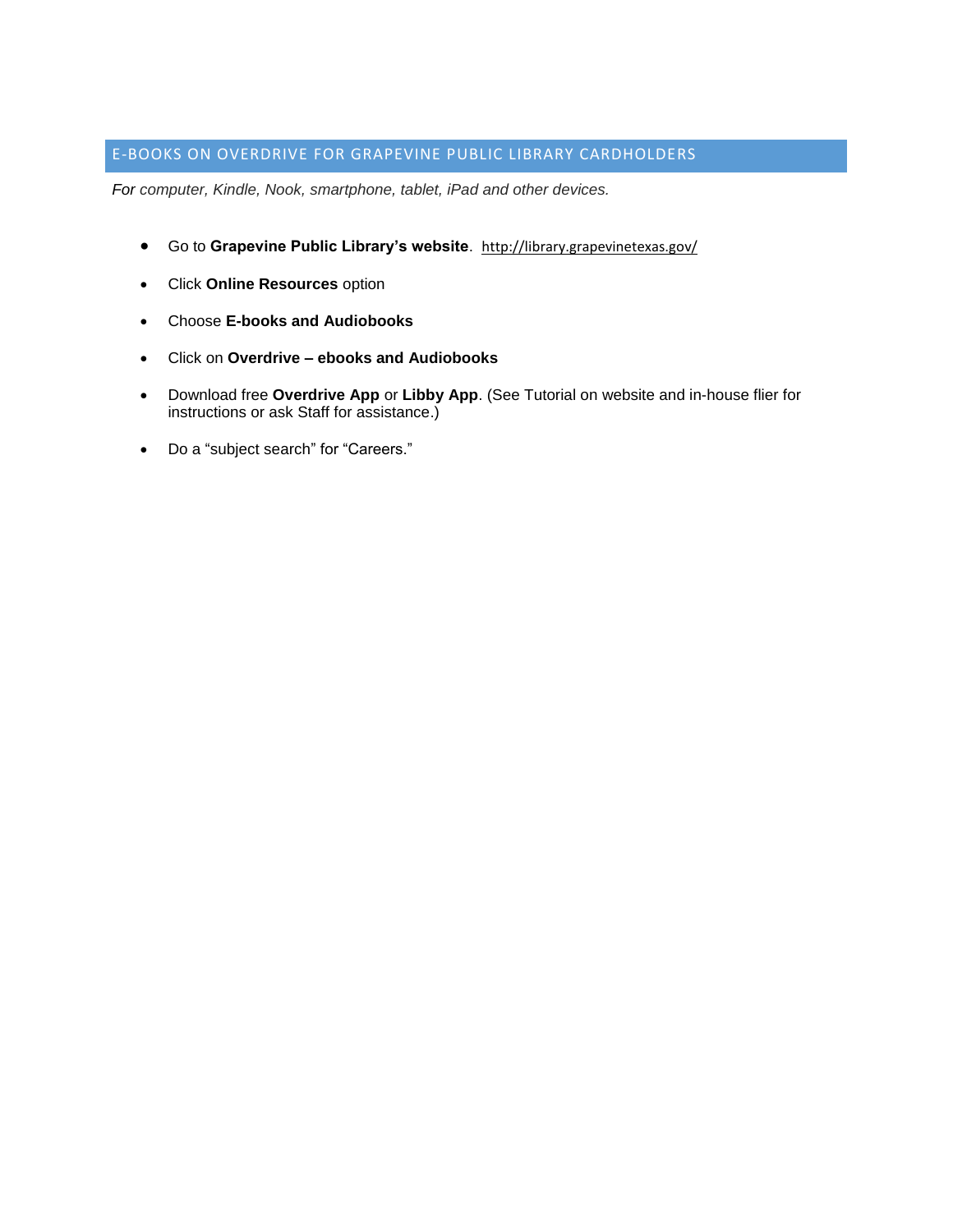## EBSCOHOST E-BOOKS FOR GRAPEVINE PUBLIC LIBRARY CARDHOLDERS.

*Available for viewing on a computer*

- Go to **Grapevine Public Library's website**. http://library.grapevinetexas.gov/
- Click **Online Resources** button
- Choose **e-books and Audiobooks**
- Click on **EBSCOHost e-books**
- If prompted a Patron ID, type in the barcode on the back of your library card.
- Set up an account with a username and password, and sign in.
- Do a Keyword Search, or Click on dropdown menu for "Subject" on left side of page to access career-related full-text titles.